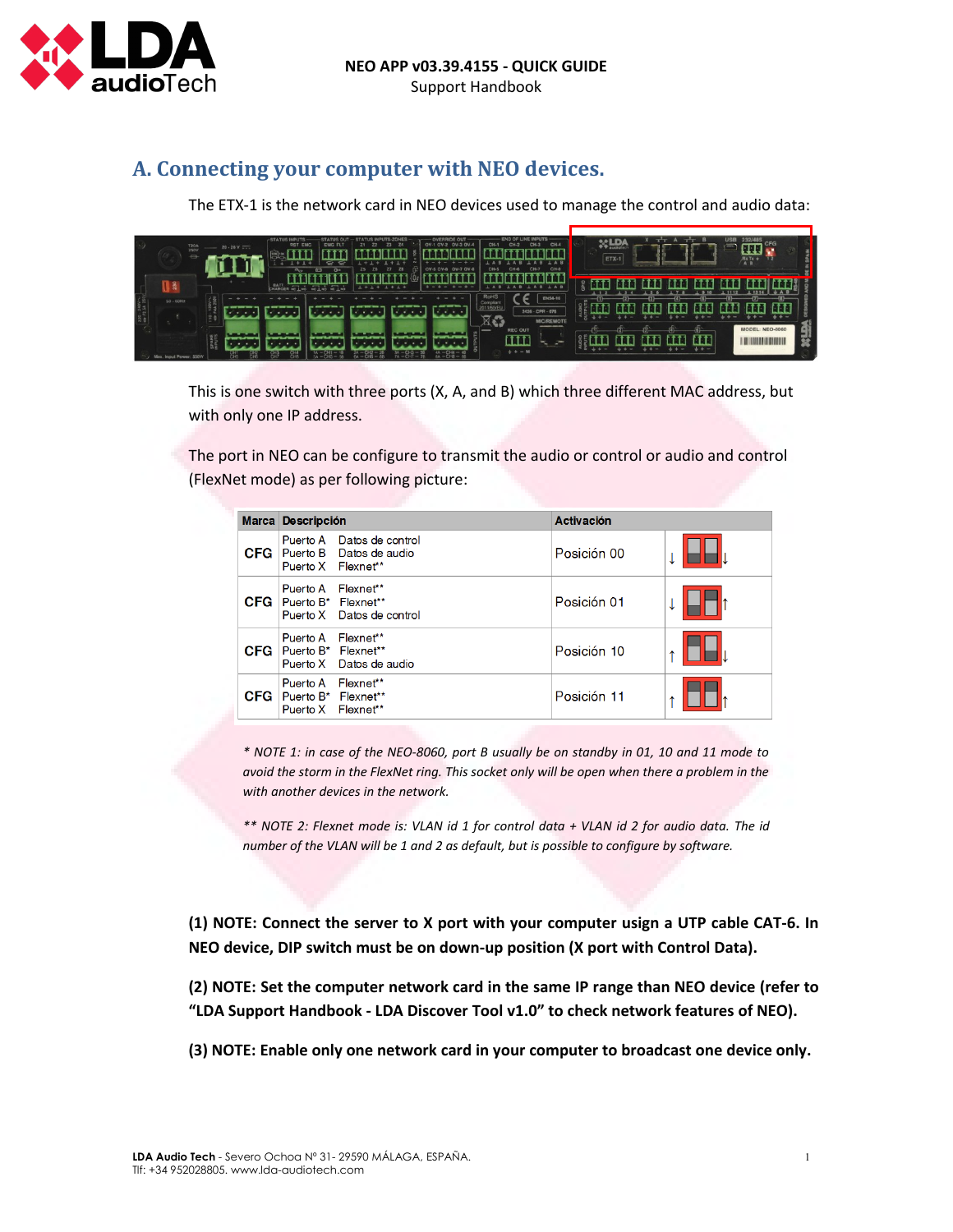

## **B. Starting NEO app.**

1. Set the correct password at initial windows (please contact to [support@lda](mailto:support@lda-audiotech.com)[audiotech.com\)](mailto:support@lda-audiotech.com)



2. Write the IP address of your NEO device in the "IP Address" box:

| <b>IP Address</b> |                     |
|-------------------|---------------------|
| 192.168.3.50      | Connect             |
|                   |                     |
| Status:           | <b>Disconnected</b> |

3. Press "Connect" button and wait when Status indicates "Ready".

## **C. Export and import event configuration.**

We want to get the .bin file to save the actual event configuration of our system. This file will save all information about events in NEO devices. You can recover in any moment.

1. Press "Events" button to open the Event Mangament menu:

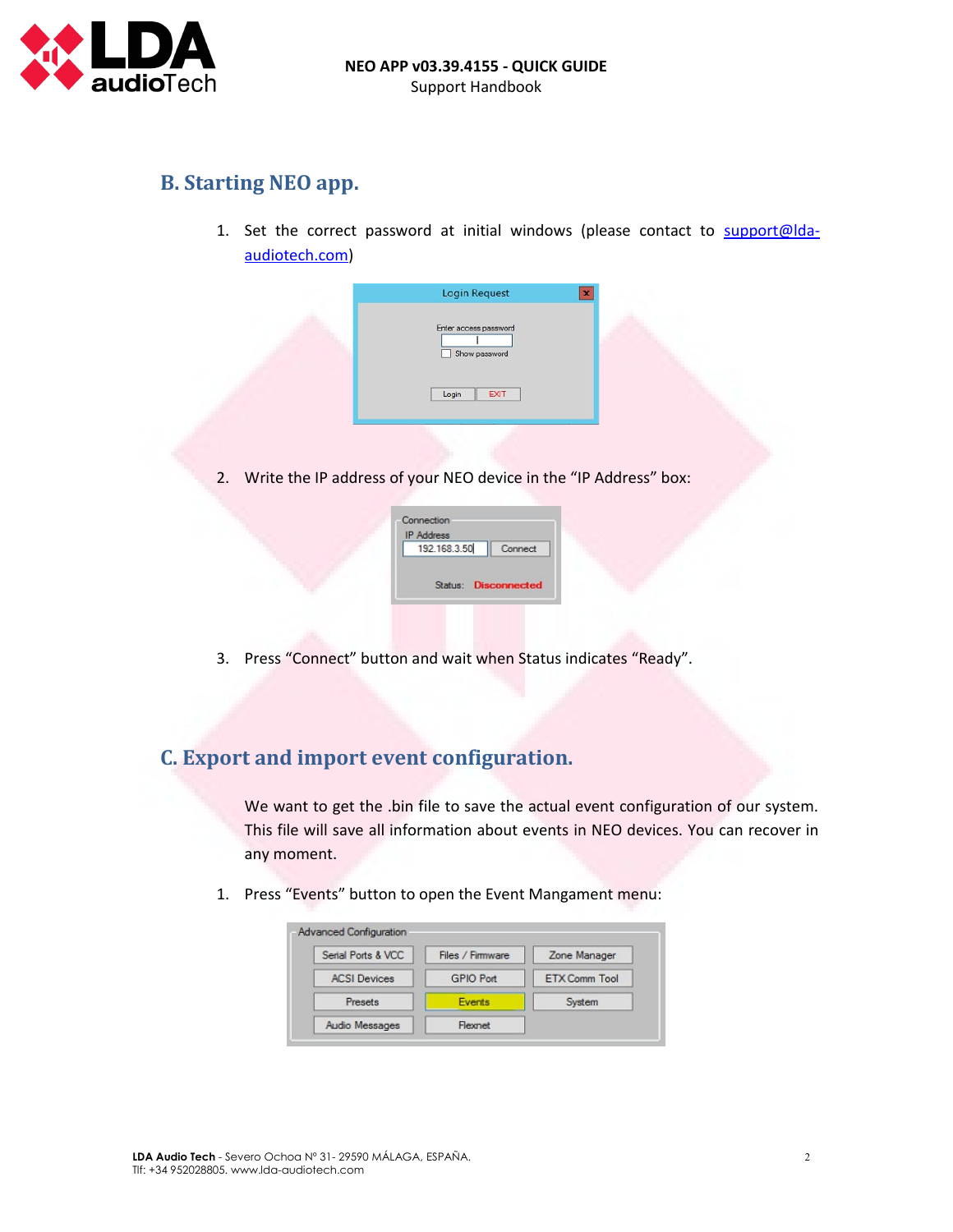

Support Handbook

2. Once "Events" menu is opened, go to "Export Event Configuration" button to do a backup. It will save a .bin file in your computer.

|                                                                                                                                                                                                                                                                                  | <b>Events Configuration</b>                                                                                                                                                                                                                                                                                                                                                                                                                                                                                                                                                                                                                             | $\mathbf{x}$  |
|----------------------------------------------------------------------------------------------------------------------------------------------------------------------------------------------------------------------------------------------------------------------------------|---------------------------------------------------------------------------------------------------------------------------------------------------------------------------------------------------------------------------------------------------------------------------------------------------------------------------------------------------------------------------------------------------------------------------------------------------------------------------------------------------------------------------------------------------------------------------------------------------------------------------------------------------------|---------------|
| $\bullet$<br><b>Triggers Total Count</b>                                                                                                                                                                                                                                         | Triggers<br>Conditions<br>Actions<br>Events                                                                                                                                                                                                                                                                                                                                                                                                                                                                                                                                                                                                             |               |
| $\mathbf 0$<br><b>Conditions Total Count</b><br>$\circ$<br><b>Actions Total Count</b><br>$\theta$<br>Events Total Count<br>$\circ$<br>Evac Sequences Count<br>Active Events On<br>Active<br>Active<br>Conditions Events<br>Execution<br>Triggers<br>None<br>None<br>None<br>None | Available Actions<br>Execution Mode<br>Select Input Condition<br>VA Event<br>$\backsim$<br>Full<br>$\sim$<br>$\checkmark$<br><b>Evacuation Sequence</b><br>Queue<br>Return Type<br>Prio Level<br>Single<br>$\vee$<br>$\sqrt{2}$<br>$\vee$ Remember Trigger<br>99<br>Select Output Condition<br>V Undo Changes On Exit<br>Timeout [min : sec]<br>$\checkmark$<br>$0 \quad \frac{\sim}{\sqrt{2}}$<br>$\begin{array}{ c c c c c }\n\hline\n0 & \frac{\wedge}{\vee} \\ \hline\n\end{array}$<br>$\vee$ Enabled<br>Sequence Repetitions<br>$\frac{1}{x}$ Loop<br>$\mathbf{1}$<br>(Right click to edit list)<br>Name<br>Description<br><b>Installed Events</b> |               |
| <b>TEST ENCODER</b><br><b>Events Factory Reset</b><br><b>Export Event Configuration</b><br>Import Event Configuration<br><b>BACK</b>                                                                                                                                             | Uiid In Use Enabled Prio C_in C_out Actions<br>Return Rep<br>Undo<br>Remember VA<br>Evac Timeout Last Execution<br>Type<br>Name<br><b>Id</b><br>Ш<br>$\langle$<br>Confirm Changes<br><b>Discard Changes</b><br>Enter Edit Mode                                                                                                                                                                                                                                                                                                                                                                                                                          | $\rightarrow$ |

3. Once you have save the actual event configuration, press "Import Event Configuration" to recover the new configuration.

| <b>Events Configuration</b>                                                           |                                                                             |                                                    | $\vert x \vert$        |
|---------------------------------------------------------------------------------------|-----------------------------------------------------------------------------|----------------------------------------------------|------------------------|
|                                                                                       | Triggers<br>Conditions<br>Actions                                           | Events                                             |                        |
| $\mathbf 0$<br><b>Triggers Total Count</b>                                            |                                                                             |                                                    |                        |
| $\circ$<br><b>Conditions Total Count</b>                                              | Select Input Condition<br>VA Event                                          | Available Actions<br><b>Execution Mode</b>         |                        |
| $\circ$<br><b>Actions Total Count</b>                                                 | $\checkmark$                                                                | $\mathbf{r}_\mathrm{c}$<br>Full<br>$\vee$          |                        |
| $\circ$<br>Events Total Count                                                         | Return Type                                                                 | Evacuation Sequence<br>Queue<br>Prio Level         |                        |
|                                                                                       | Single<br>$\checkmark$                                                      | $\frac{1}{2}$<br>$\vee$ Remember Trigger<br>99     |                        |
| $\circ$<br>Evac Sequences Count                                                       | Select Output Condition<br>$\checkmark$                                     | V Undo Changes On Exit<br>Timeout [min : sec]      |                        |
|                                                                                       | $ $ Enabled                                                                 | $0 \div$<br>$0\frac{c}{v}$                         |                        |
| Events On<br>Active<br>Active<br>Active<br>Conditions Events<br>Execution<br>Triggers |                                                                             | <b>Sequence Repetitions</b>                        |                        |
|                                                                                       |                                                                             | $1 \quad \frac{1}{\sqrt{2}}$   Loop                |                        |
| None<br>None<br>None<br>None                                                          |                                                                             | (Right click to edit list)                         |                        |
|                                                                                       |                                                                             |                                                    |                        |
|                                                                                       | Name                                                                        | Description                                        |                        |
|                                                                                       |                                                                             |                                                    |                        |
|                                                                                       | <b>Installed Events</b>                                                     |                                                    |                        |
|                                                                                       | Uid In Use Enabled Prio C_in C_out Actions Type Return Rep<br>$\mathsf{Id}$ | Remember VA<br>Evac Timeout Last Execution<br>Undo | Name                   |
|                                                                                       |                                                                             |                                                    |                        |
|                                                                                       |                                                                             |                                                    |                        |
|                                                                                       |                                                                             |                                                    |                        |
|                                                                                       |                                                                             |                                                    |                        |
|                                                                                       |                                                                             |                                                    |                        |
| <b>TEST ENCODER</b>                                                                   |                                                                             |                                                    |                        |
|                                                                                       |                                                                             |                                                    |                        |
| <b>Events Factory Reset</b>                                                           |                                                                             |                                                    |                        |
| Export Event Configuration                                                            |                                                                             |                                                    |                        |
|                                                                                       |                                                                             |                                                    |                        |
| Import Event Configuration                                                            |                                                                             |                                                    |                        |
|                                                                                       | $\,<$                                                                       | $\mathbf{m}$                                       | $\rightarrow$          |
| <b>BACK</b>                                                                           | Enter Edit Mode                                                             | Confirm Changes                                    | <b>Discard Changes</b> |
|                                                                                       |                                                                             |                                                    |                        |
|                                                                                       |                                                                             |                                                    |                        |
|                                                                                       |                                                                             |                                                    |                        |

4. Press Acept in the pop-up windows and you will save the new event configuration.

| <b>Events Configuration Import</b>                                                      |         |          |  |
|-----------------------------------------------------------------------------------------|---------|----------|--|
| You are about to overwrite all existing events with new configuration file.<br>Confirm? | Aceptar | Cancelar |  |